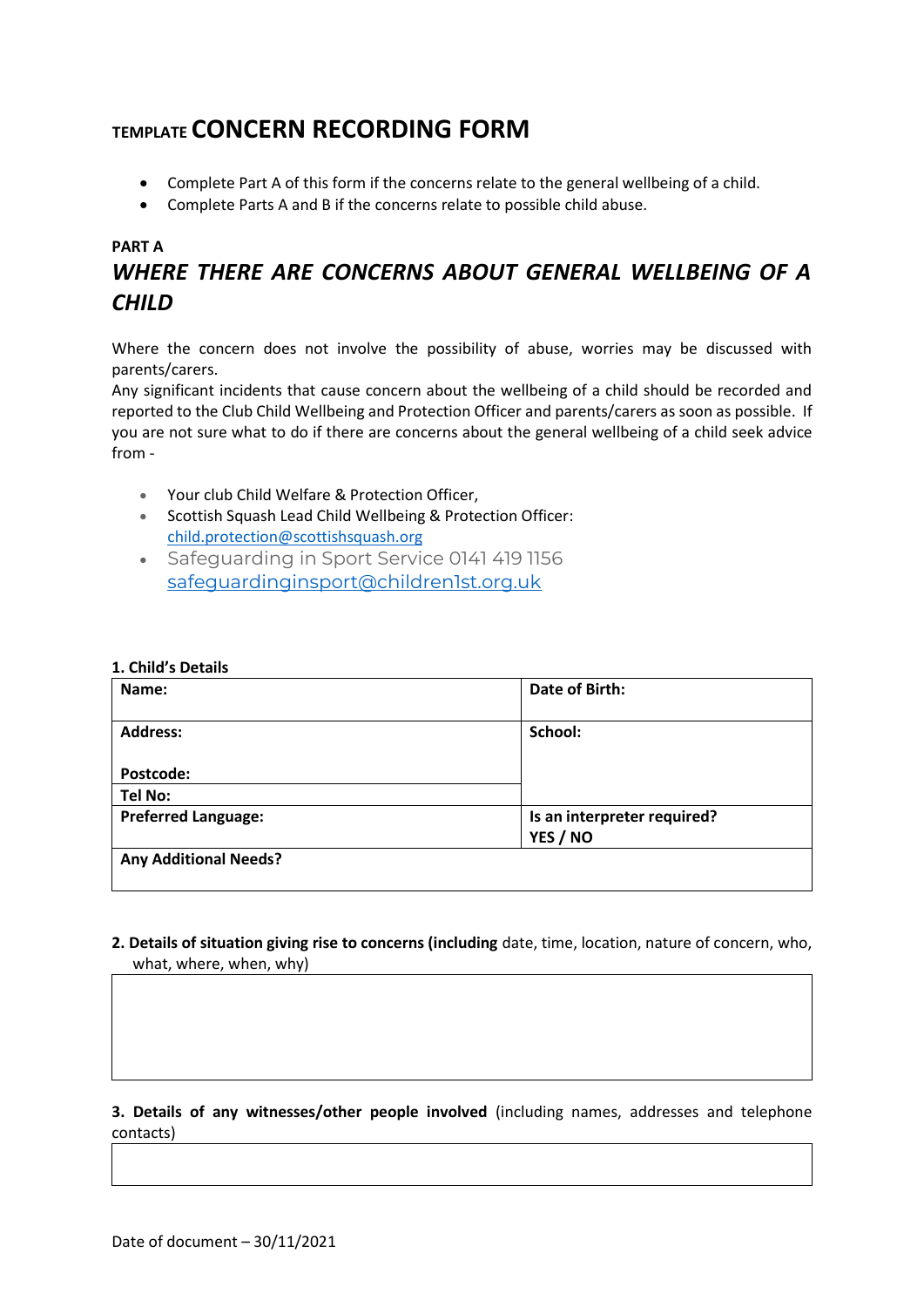**4. Details of any injuries** (including all injuries sustained, location of injury and action taken.

### **5. Child's views on situation (if expressed). Where possible, please use the child's own words.**

#### **PART B**

# **WHERE THERE ARE** *CONCERNS ABOUT THE CONDUCT OF AN ADULT*

| Details of person about whom there is a concern<br>1. |                               |
|-------------------------------------------------------|-------------------------------|
| Name:                                                 | <b>Relationship to Child:</b> |
|                                                       |                               |
| <b>Address:</b>                                       | Tel No:                       |
|                                                       |                               |
| <b>Postcode:</b>                                      |                               |

**2. Details of concerns**: (date, time, location, nature of concern, who, what, where, when, why, continue on a separate sheet if necessary)

### **3. Details of any action taken**

**4. Details of other persons/agencies contacted: (including** date, time, name of person contacted and advice received)